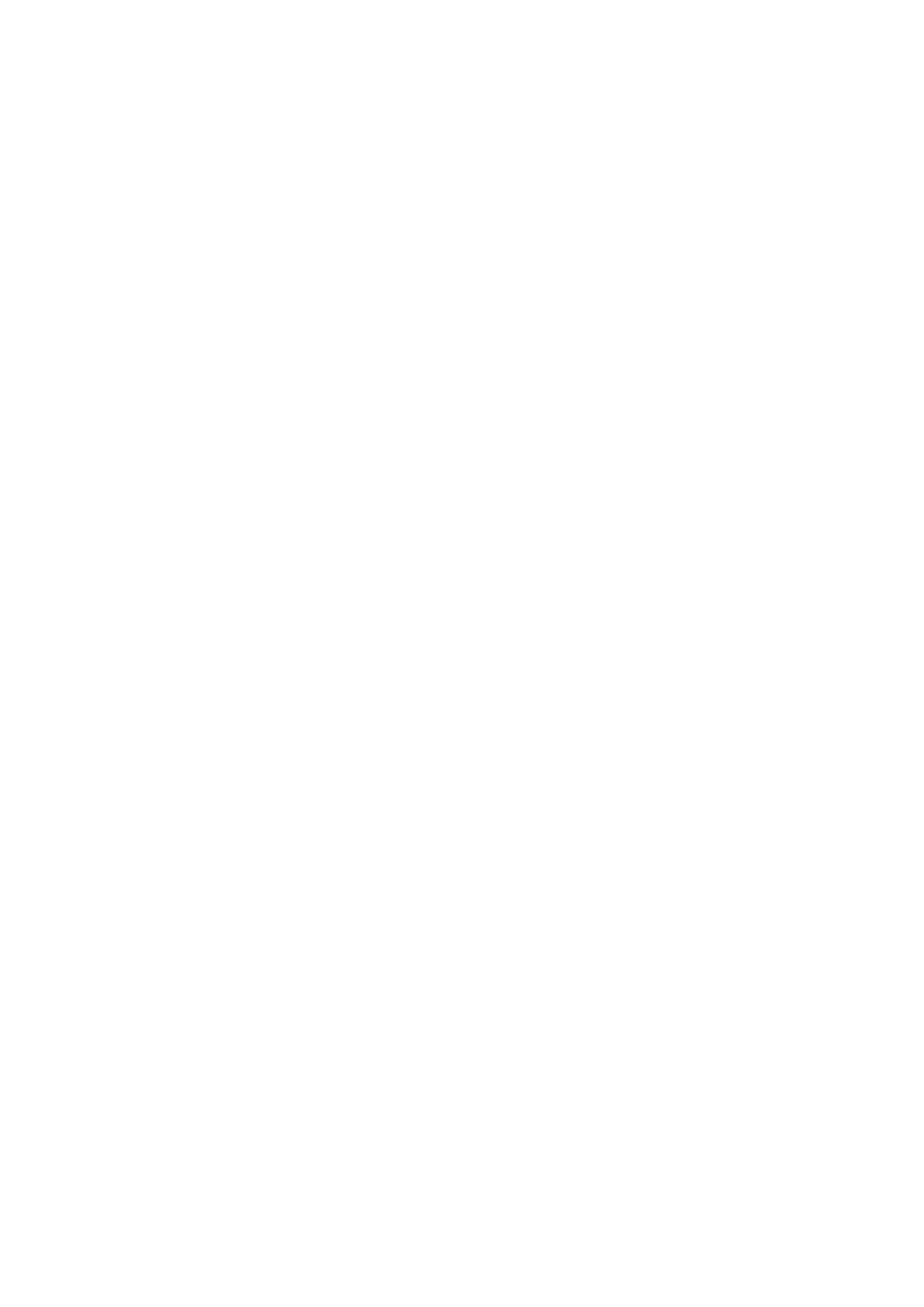*I certify that this public bill, which originated in the Legislative Assembly, has finally passed the Legislative Council and the Legislative Assembly of New South Wales.*

> *Clerk of the Legislative Assembly. Legislative Assembly, Sydney, , 2012*



New South Wales

## **Appropriation (Parliament) Bill 2012**

Act No , 2012

An Act to appropriate out of the Consolidated Fund sums for the recurrent services and capital works and services of the Legislature for the year 2012–13.

*I have examined this bill and find it to correspond in all respects with the bill as finally passed by both Houses.*

*Assistant Speaker of the Legislative Assembly.*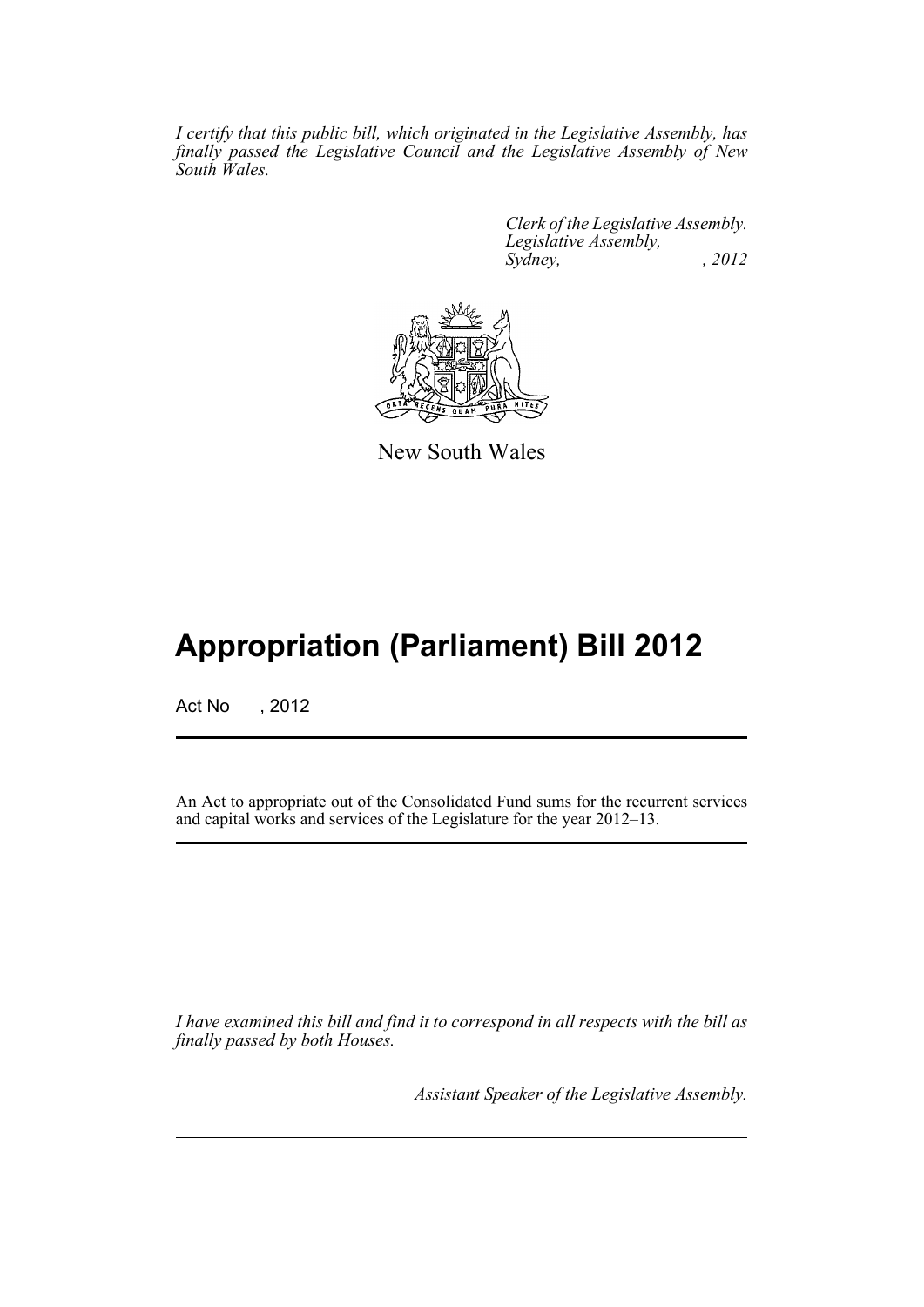#### <span id="page-3-0"></span>**The Legislature of New South Wales enacts:**

#### **1 Name of Act**

This Act is the *Appropriation (Parliament) Act 2012*.

#### <span id="page-3-1"></span>**2 Commencement**

This Act commences on the date of assent to this Act.

#### <span id="page-3-2"></span>**3 Interpretation**

- (1) In this Act, a reference to the year 2012–13 is a reference to the year from 1 July 2012 to 30 June 2013.
- (2) A reference in the *Public Finance and Audit Act 1983* to an or the Appropriation Act includes a reference to this Act.

#### <span id="page-3-3"></span>**4 Expenses and capital expenditure information**

- (1) A note included in this Act that is described as "expenses" sets out the expenses for the recurrent services of the Legislature, disaggregated across the relevant service groups.
- (2) A note included in this Act that is described as "capital expenditure" sets out the expenditure on capital works and services of the Legislature, disaggregated across the relevant service groups.
- (3) A note referred to in subsection (1) or (2) is included for information only and does not form part of this Act.

#### <span id="page-3-4"></span>**5 Appropriation for recurrent services**

(1) This Act appropriates the sum of \$117,812,000 to the Legislature out of the Consolidated Fund for the recurrent services of the Legislature for the year 2012–13.

**Note (expenses):** This recurrent appropriation will fund expenses of \$139,366,000, disaggregated as follows:

|    |                               | \$,000  |
|----|-------------------------------|---------|
| 01 | Chamber and Committee Support | 18,398  |
| 02 | Members' Support              | 113,449 |
| 03 | <b>Community Access</b>       | 7,519   |
|    | Total                         | 139,366 |
|    |                               |         |

(2) Any amounts expended for recurrent services under section 25 of the *Public Finance and Audit Act 1983* or any Parliamentary Supply Act on or after 1 July 2012 and before the date of assent to this Act are taken to